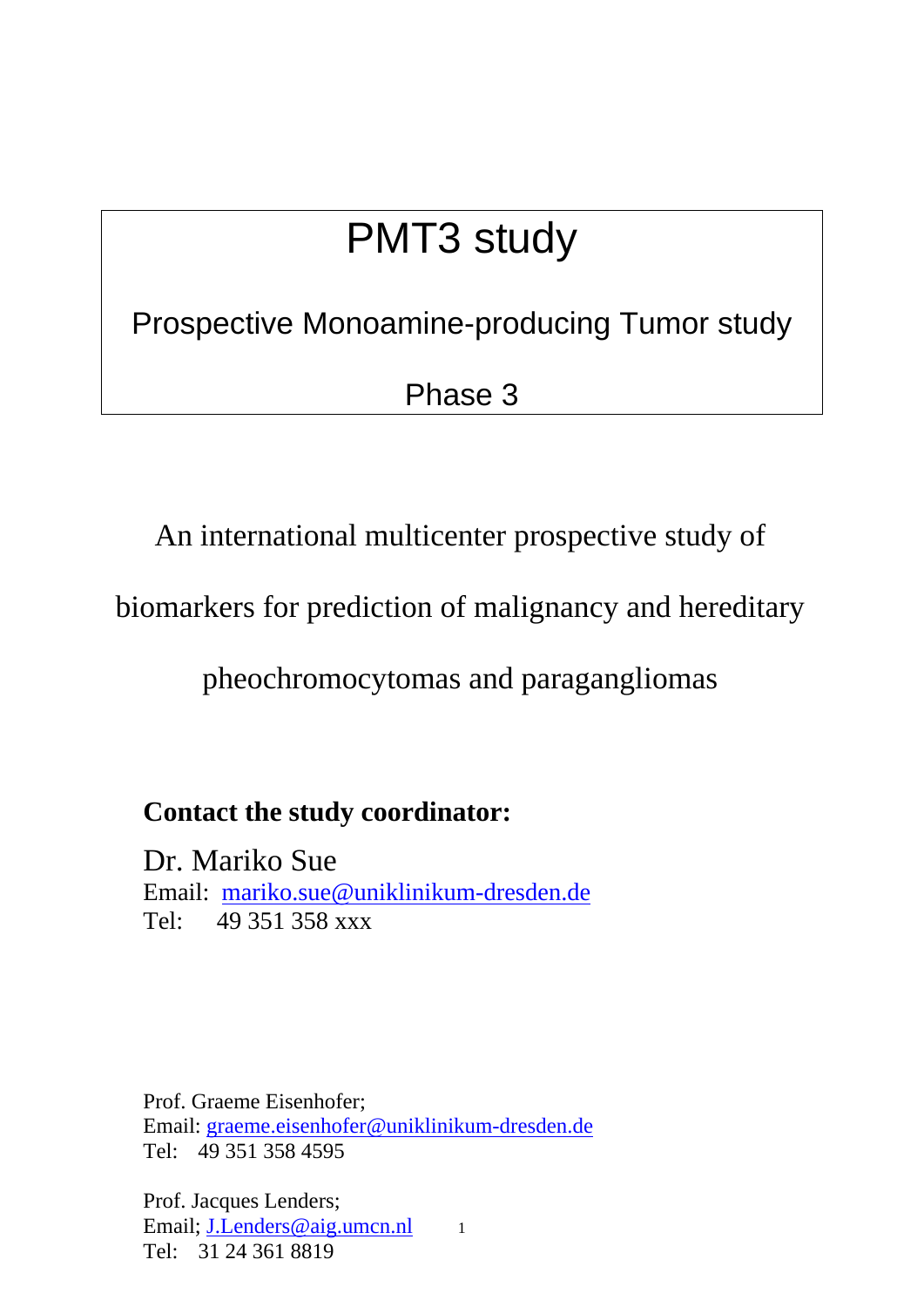## Project outline and justification for data/sample request

## **1. Investigators**

**1.1. Recipient Scientist, coordinator of the proposed project**  Graeme Eisenhofer

## **1.2. Status of the Recipient Scientist**

Professor & Chief, Division of Clinical Neurochemistry Institute of Clinical Chemistry & Laboratory Medicine and Department of Medicine University Hospital, Dresden Fetscherstr 74 01307 Dresden Germany

Tel: 49 351 458 4595 Fax: 49 351 458 5887 Email: graeme.eisenhofer@uniklinikum-dresden.de

## 1.3. **Associated Investigators**

**Lead investigators at participating centres with approved PMT protocols:** Felix Beuschlein (Munich), Martin Fassnacht (Würzburg), Jacques Lenders (Nijmegen), Andrzej Januszewicz (Warsaw) and Hendrik Lehnert (Lübeck). **ENS@T registry and eCRF support:** Anthony Stell, Richard Sinnott (Melbourne) **Molecular genetics:** Mercedes Robledo.

## **2. Project**

## 2.1. **Name of Project**

Prospective evaluation of plasma and urinary monoamine-related biomarkers for prediction of malignancy and underlying germ-line mutations of tumour susceptibility genes in patients with phaeochromocytomas and paragangliomas (PPGLs)

## 2.2. **Scientific context**

At least 30% of all PPGLs have a hereditary basis due to germline mutations in now 11 identified tumour susceptibility genes. Cost-effective testing of these genes can benefit from consideration of specific gene-related clinical manifestations, with recent retrospective studies suggesting that this might include consideration of distinct profiles in monoamine metabolite profiles.

There are currently no firmly established reliable biomarkers to predict the presence or future development of metastatic disease in patients with PPGLs. Data from a recent retrospective study suggest that measurements of plasma methoxytyramine may be useful for this purpose.

## **2.3. Aim**

Characterise the biochemical signatures of different types of catecholamine-producing PPGLs and prospectively determine whether this information can be used to predict tumour burden, the presence or subsequent occurrence of malignant disease and the relative likelihood of specific mutations as a cost-effective and efficient guide to genotyping.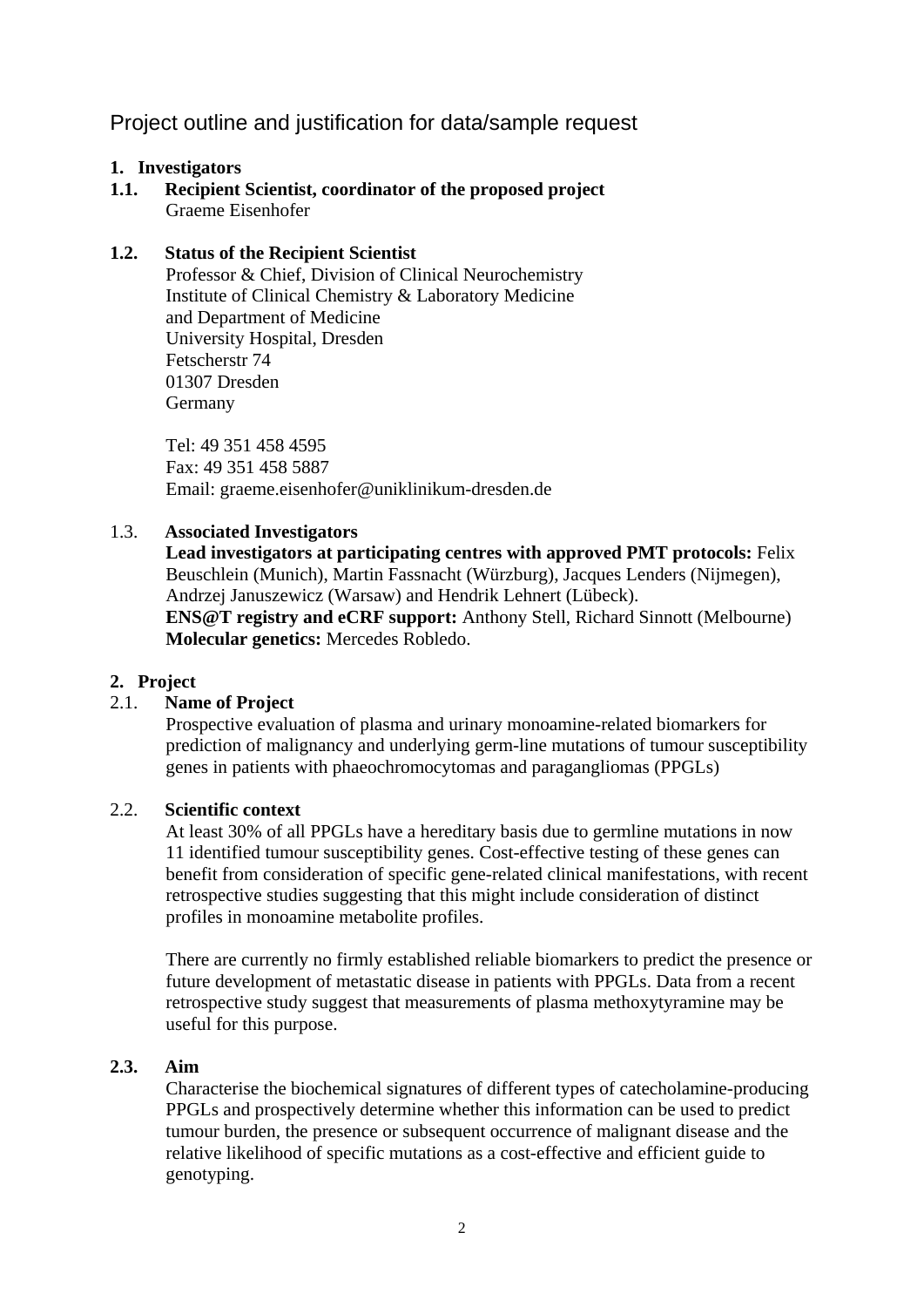This ENS@T project extends from several secondary objectives outlined in the ongoing multicentre Prospective Monoamine-Producing Tumour (PMT) study to which sic centers already contribute. Opening this part of the study to other members of ENS@T enables more extensive patient recruitment and also importantly aims to provide the infrastructure, resources and samples for related studies (headed by other investigators) for evaluation of other plasma and urine biomarkers for predicting underlying mutations or malignant behaviour (e.g., plasma microRNA profiles by Roland Därr and Jacques Rohayem, Dresden and urine proteomic profiles by Stephanie Fliedner, Lübeck). These related studies (in addition to other studies with other objectives) may thereby be piggybacked on the currently proposed study to allow efficient sharing of relevant data.

#### **2.4. Methods**

Patients are enrolled with informed signed consent either as currently achieved through the PMT clinical protocol or as also now proposed here via the ENS@T registry and biobanking protocol (Register und Biobank des European Network for the Study of Adrenal Tumours). Patients entering via the PMT tumour screening protocol only do so after entry into Phase 3 of the protocol, at which stage the presence of a PPGL is established. Patients entering through the ENS@T registry and biobanking clinical protocol are restricted only to those PROSPECTIVELY entered into the registry with newly established PPGLs.

Patient data, as detailed below, are entered into the PMT eCRFs (for patients entering via the PMT study) or the ENS@T PHEO registry. Blood and urine samples are collected according to available standard operating procedures (SOPs) before resection of tumours for biobanking and shipping to Dresden for analyses.

Data concerning all collected specimens, including their shipping to Dresden or other centres, are registered with the ENS@T biobank registry. Samples are shipped according to established SOPs and accompanied by electronic manifests.

Data from analyses at Dresden are entered into appropriate eCRFs or registries as well as provided back to the originating centres utilizing the same electronic manifests employed for sample shipping. Information provided back to originating centres includes predictions on size and locations of tumours, possible underlying mutations and presence or future development of malignancy. This information will be provided back to originating centres with Dresden investigators blind to the relevant information in the registry or eCRFs.

When possible, resected tumour tissue is also collected according to established SOPs, with banking at originating centres and records maintained at the ENS@T biobank registry. Small samples of tumour tissue are made available for analyses at Dresden for correlation of tumour tissue monoamine phenotypes with plasma and urine monoamine-related phenotypes. Such collected tumour tissue is also useful for related studies directed at establishing utility of specific tumour tissue biomarkers.

#### 2.5. **Requested clinical annotations (type, justification)**

Inclusion criteria:

- informed written consent
- proven phaeochromocytoma or paraganglioma (based on histological examination of resected or biopsied tumour material)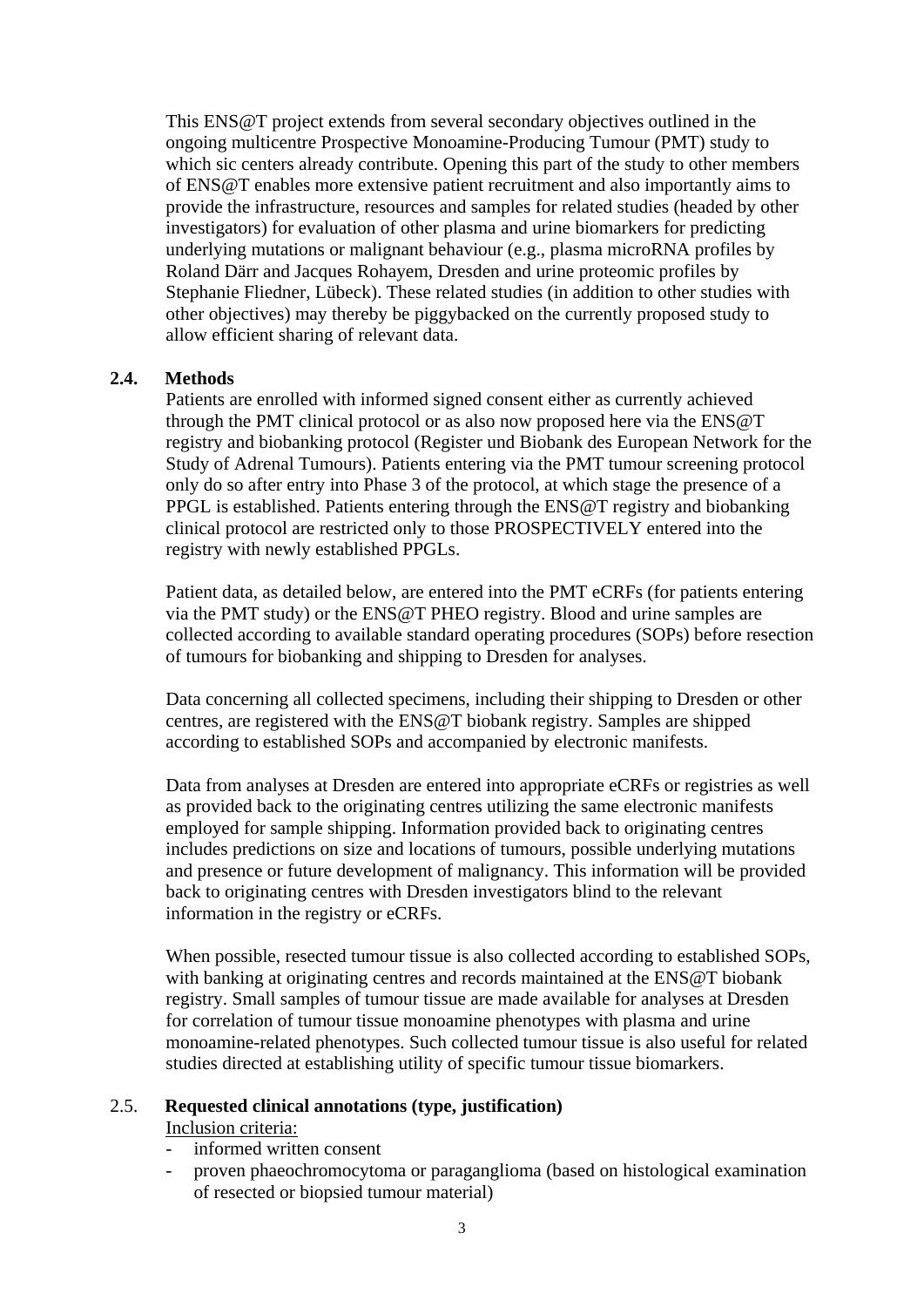- when tumour material is not available for histological examination (i.e., patients with metastatic disease) inclusion may be based on imaging evidence of metastatic disease (including functional imaging evidence) combined with either a past history of a pathologically proven PPGL or biochemical evidence of excess catecholamine production definitive for a PPGL).

**Note:** Patient samples may be sent to Dresden ahead of surgical resection and establishment of the formal diagnosis outlined above for inclusion. However, the patient is only included in the study and data are only entered into the registry once the formal diagnosis is made.

Minimum clinical annotations:

- criteria for initial suspicion of tumour
- date of informed consent
- year of birth (month if permitted)
- gender
- if patient has had a previous PPGL
	- number of previous PPGLs
	- Date(s) diagnosed
	- Resected (yes/no)
	- Location(s)
	- Dimensions (x, y, z but at least 1 dimension)
	- Presence of residual disease (YES/NO) and if yes information as to whether metastatic and locations of known metastases
- evidence of a hereditary syndrome, either through family history (with details), presence of clinical stigmata (with details) or findings of a germline mutation (with details)
- imaging evidence for the present prospectively established PPGLs, including imaging modality(ies), tumour location(s), tumour dimension(s) (at least 1 dimension) and any evidence of metastases with details of numbers and locations of metastases.
- If tumours have been resected, date of surgical removal, numbers of tumours resected, location of tumour(s), dimensions of tumour(s) in at least two of the three x, y, z dimensions at pathological examination, and any evidence of metastases from resected lymph nodes etc.

Minimum expected patient cohort per centre: Fifteen patients or 5% of total cohort (aim at 300 including at least 50 with malignant disease).

Data acquisition via PMT eCRFs or ENS@T registry.

## 2.6. **Requested samples (type, justification of sample size)**

- Plasma (heparinised 2 x 2 mL for shipping to Dresden)
- Urine (from 24 hr urine, no preservative 2 x 2 mL for shipping to Dresden)
- Germline DNA or EDTA blood for molecular genetics
- tumour tissue when resected (1 x 25 mg for catecholamine measurements at Dresden)

**Note:** The above samples reflect minimum requirements – additional samples should be collected for banking at originating centres and may also be required for related studies as called for.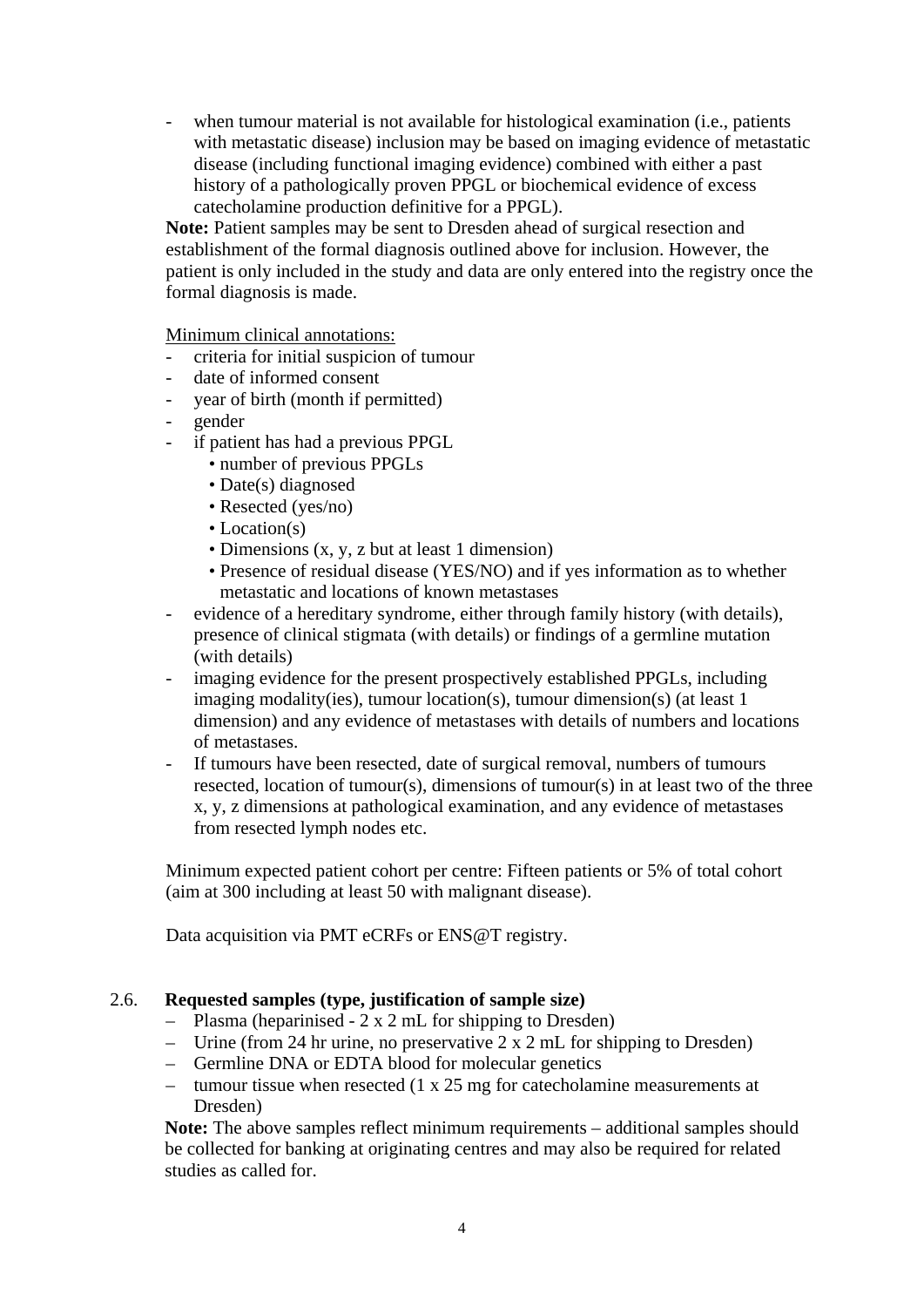## **2.7. Expected results**

Based on already published retrospective studies there is a high likelihood that results from the proposed prospective series will support the underlying hypotheses that profiles of catecholamine metabolites can be used to both predict presence of metastatic disease and underlying germ-line mutations. Two main publications are expected with other secondary publications likely.

## 2.8. **Projected time frame**

As of August 2012 with 4 centres enrolling patients over a mean of 1.5 years there have been approximately 60 PPGL patients enrolled into the protocol, including 12 with metastatic disease. There are now 6 contributing centres with approved PMT study protocols. Through this proposal it is aimed to open up the study to at least 6 additional centres. Which should make it possible to enrol 300 patients with PPGLs within 3 years. Therefore the deadline to end data and specimen acquisition is set at October 1, 2015 or three years after protocol approval. Data analysis will be completed within 3 months after this deadline with expected submission of manuscripts in 2016.

## **3. Publication policy**

- 1. Recipient scientist formally agrees with the provider(s) at the time of the request or soon after the provider(s) have accepted the collaboration - the(ir) presence (if any) as co-authors in the publications originating from the collaboration.
- 2. Number of authors per centre and order of authorships are specified as follows: 1-3 co-authors per centre depending on patient numbers provided as defined in the minimum clinical annotations and projected time frame. Depending on the contribution of each centre or if number of authors has to be limited on the basis of a specific journal style co-authors will be represented as "on behalf of ENS@T" and placed in an appropriate list depending on the Journal format (acknowledgment or collaborators list). In this case the recipient scientist will contact all provider(s) and obtain agreement.
- 3. Other investigators who have not contributed significant patient material or information may also be included as coauthors, this based on contributions to other parts of the study (e.g., contributions to eCRF and registry development; analyses of DNA).
- 4. The authors agree to acknowledge ENS@T contribution: "This project has been supported by the European Network for the Study of Adrenal Tumours (ENS@T)." (For ENS@T-CANCER related projects: "The research leading to these results has received funding from the Seventh Framework Programme (FP7/2007-2013) under grant agreement n° 259735.")

## **4. Conditions of data use**

- 1. The Recipient scientist will use the data for research purposes only.
- 2. The data will be used by the Recipient scientist solely in connection with the Research Project as outlined above.